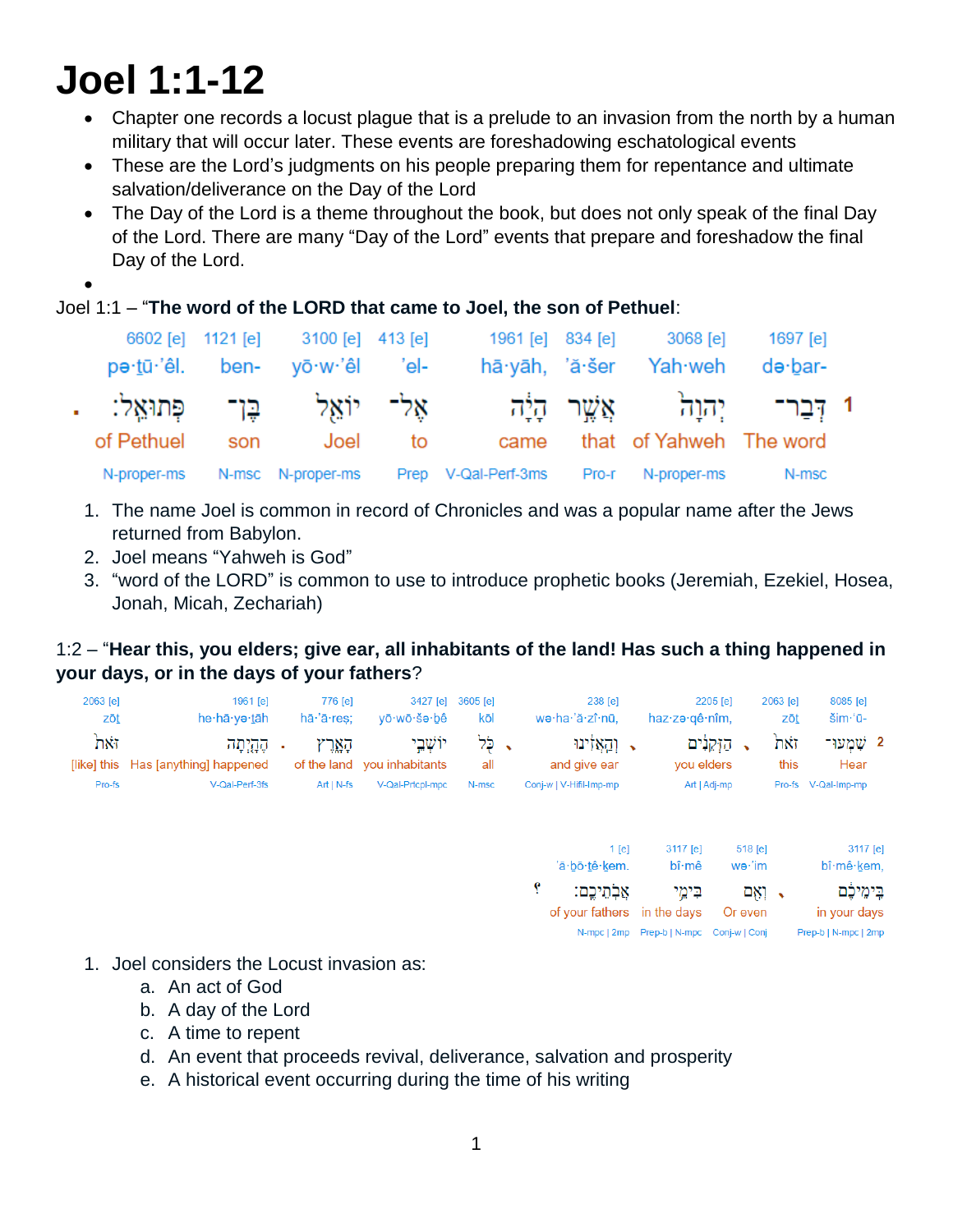- f. This locust invasion is no ordinary event, but a manifestation of breaking the covenant with the Lord
- 2. Joel calls groups of people that represents sections of society to repent:
	- a. All who live in the land  $(1:2)$  "all inhabitants of the land"
	- b. Elders/old men (1:2-4)
		- i. This could refer to the "Leaders" in the land or to the older generation of people in the land. Both would be correct and useful.
		- ii. But, only the elderly leaders could answer the question from experience "has anything like this happened before?"
		- iii. Joel may be primarily addressing the older generation, but then adds everyone else listen too when he says "all inhabitants of the land".
		- iv. The elders are called to remember and teach, but not lead in any direction or activity. This belongs to the priests
	- c. Drunkards (1:5-7)
	- d. Farmers (11-12)
	- e. Priests (1:13-14)
		- i. The priests are called to organize the public action and response with these four statements in 1:14:
			- 1. "Consecrate a fast;
			- 2. call a solemn assembly.
			- 3. Gather the elders and all the inhabitants of the land to the house of the LORD your God,
			- 4. and cry out to the LORD"
- 3. The use of "hear" and "listen" (or, "give ear") as a double intensifies Joel's call
- 4. Joel points out the severity and uniqueness of this natural disaster on society when he asks, "Has such a thing happened" in recent history? Meaning this is worth considering something is wrong with our standing before God.
- 5. Deuteronomy 28:42 predicted a locust plague as judgment
	- a. Following the locust invasion would be an invasion of an army Deuteronomy 28:49, 51, 64 – so Joel could anticipate after the locust comes the northern army

## 1:3 – "**Tell your children of it, and let your children tell their children, and their children to another generation**.

| $312$ [e]<br>'a∙hêr. | 1755 [e]<br>lə·dō·wr | 1121 [e]<br>ū∙bə∙nê∙hem                               | 1121 [e]<br>lib·nê·hem, | 1121 [e]<br>ū be nê kem sap pê rū;                                 | 5608 [e] | 1121 [e]<br>lib·nê·kem 'ā·le·hā                                | 5921 [e] |  |
|----------------------|----------------------|-------------------------------------------------------|-------------------------|--------------------------------------------------------------------|----------|----------------------------------------------------------------|----------|--|
|                      | לְדוֹר אַחֱר: .      | √ וּבִנִיהֵם<br>another generation and their children | לִבְנֵיהָׁם             | וּבִנֵיכֵם<br>their children and [let] your children [tell]        | ספרו     | <sup>3</sup> עָלֻיהָ לִבְנֵיכֶם<br>Tell your children about it |          |  |
|                      |                      | Adj-ms Prep-I   N-ms Conj-w   N-mpc   3mp             | Prep-I   N-mpc   3mp    | Conj-w   N-mpc   2mp V-Piel-Imp-mp Prep-I   N-mpc   2mp Prep   3fs |          |                                                                |          |  |

- 1. Joel wants the account of this locust plague recorded and reported for at least four generations:
	- a. You
	- b. Your children
	- c. Your grandchildren
	- d. Your grandchildren tell "another generation" or great grandchildren
	- e. This indicates for all time, thus we have the book of Joel today some 2,400 years after the event.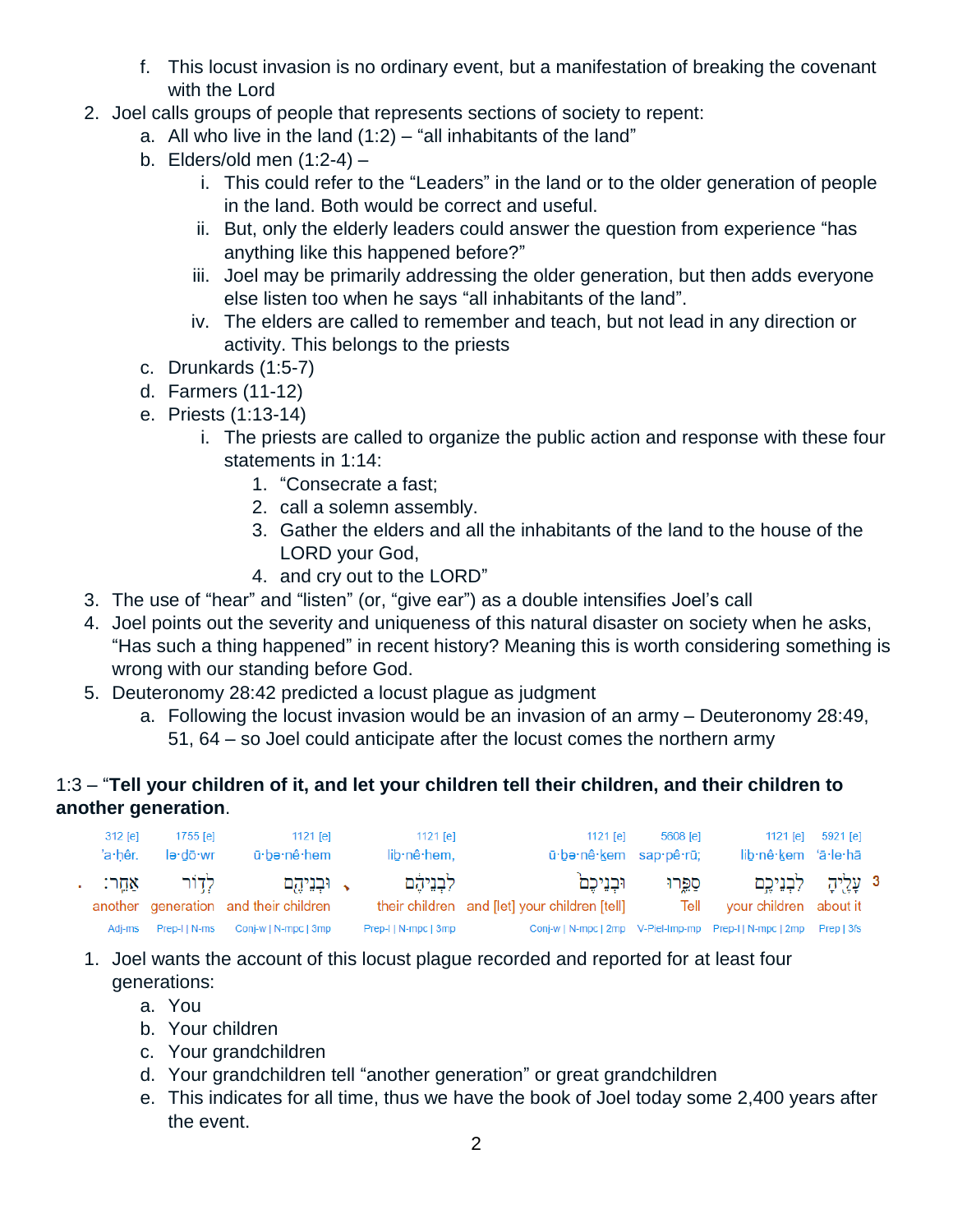- 2. Interesting both 1:2 and 1:3 are repeats of Moses' words to his generation where the nation of Israel was established. This is the unraveling of the nation of Israel:
	- a. 1:2 matches Deuteronomy 4:32-34 "*Ask now about the former days, long before your time, from the day God created human beings on the earth; ask from one end of the heavens to the other. Has anything so great as this ever happened, or has anything like it ever been heard of? Has any other people heard the voice of God speaking out of fire, as you have, and lived? Has any god ever tried to take for himself one nation out of another nation, by testings, by signs and wonders, by war, by a mighty hand and an outstretched arm, or by great and awesome deeds, like all the things the Lord your God did for you in Egypt before your very eyes*?
	- b. 1:3 matches Exodus 10:2 "*that you may tell your children and grandchildren how I dealt harshly with the Egyptians and how I performed my signs among them, and that you may know that I am the Lord*." (also Exodus 12:24-27 and Deuteronomy 6:4-9)

## 1:4 – "**What the cutting locust left, the swarming locust has eaten. What the swarming locust left, the hopping locust has eaten, and what the hopping locust left, the destroying locust has eaten**.



- 1. Four types of locust:
	- a. Haggazam means "locust"
	- b. Haarbeh means a kind of "locust"
	- c. Hayyaleq means a kind of "locust"
	- d. Hehasil means a kind of "locust"
- 2. The four locust terms are 4 of 10 Hebrew words for "locust". This may mean:
	- a. Different types of locust, but actually each word means locust
	- b. Subspecies or colors of grasshoppers
	- c. Different stages of locust development during their lifecycle
	- d. Regional dialectical differences, but the people he is addressing are all from Jerusalem
	- e. Most likely these are synonyms used for rhetorical effect by piling on words for locust to indicate the intense invasion and total destruction of this locust plague.
- 3. Interesting there are four words used to describe this judgment from God. The number 4 matches several places were 4 of something came in judgment:
	- a. Daniel's 4 parts of the statue
	- b. Daniel's 4 beasts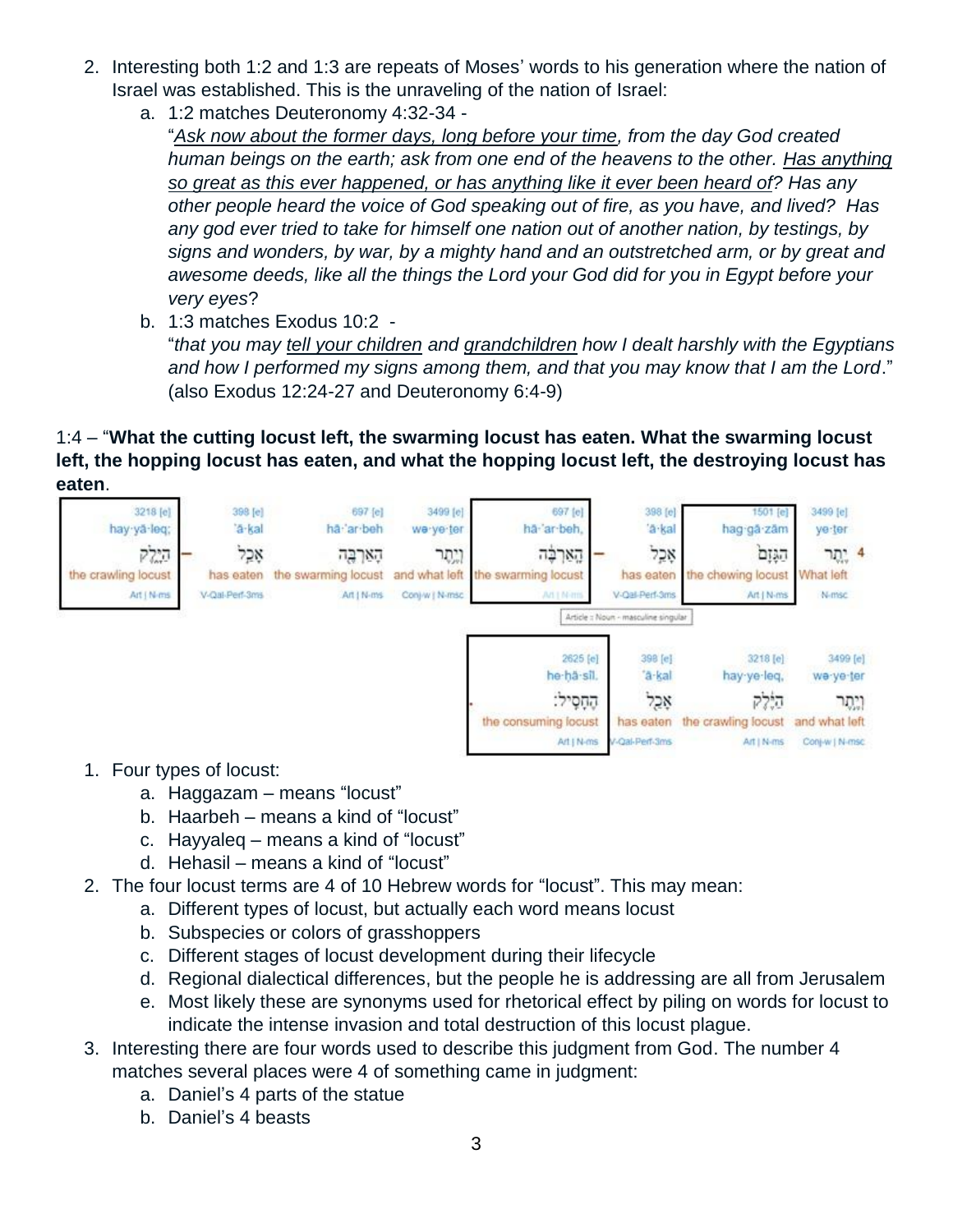- c. Zechariah 1:8, 10 four horses "During the night I had a vision, and there before me was a man mounted on a red horse. He was standing among the myrtle trees in a ravine. Behind him were red, brown and white horses….then the man standing among the myrtle trees explained, "They are the ones the Lord has sent to go throughout the earth."
- d. Revelation 4 horsemen
- e. Jeremiah 15:3 ""I will send four kinds of destroyers against them," declares the Lord, "the sword to kill and the dogs to drag away and the birds and the wild animals to devour and destroy."
- f. Ezekiel 14:21 "For this is what the Sovereign Lord says: How much worse will it be when I send against Jerusalem my four dreadful judgments—sword and famine and wild beasts and plague—to kill its men and their animals!

## 1:5 – "**Awake, you drunkards, and weep, and wail, all you drinkers of wine, because of the sweet wine, for it is cut off from your mouth**.



- 1. This is not an anti-drunkard verse (those verses are elsewhere). This verse is pointing out that there can be no drunkards because there is nothing to drink. This plague is not directly in opposition to drunkards. It is much bigger than that.
- 2. "cut off" or "snatched away" suggests a sudden and violent act as if in the midst of taking a drink the cup is slapped away. It is an severe and unanticipated locust invasion

## 1:6 – "**For a nation has come up against my land, powerful and beyond number; its teeth are lions' teeth, and it has the fangs of a lioness**.

| lōw.       | 3833 [e]                        | 4973 [e]<br>lā·bî ū·mə·tal·lə·'ō·wt              | 738 [e]<br>'ar·vêh. | 8127 [e]<br>šin∙nê | 8127 [e]<br>$sin \cdot n$ āw                    | 4557 [e]<br>mis <b>·</b> pār: | 369 [e]<br>wə·'ên  | 6099 [e]<br>'ā·sūm      | 'ar·sî.     | 776 [e] 5921 [e]<br>— 'al- | 'ā∙lāh                                          | 5927 [e] 1471 [e] 3588 [e]<br>āō∙w | kî-   |  |
|------------|---------------------------------|--------------------------------------------------|---------------------|--------------------|-------------------------------------------------|-------------------------------|--------------------|-------------------------|-------------|----------------------------|-------------------------------------------------|------------------------------------|-------|--|
|            | לביא<br>he has of a fierce lion | שִׁנֵּי אַרְיֵה , וְמְתַלְעָוֹת<br>and the fangs |                     |                    | י שניו -<br>of a lion the teeth His teeth [are] | מספר                          | number and without | עצום , ואיז ,<br>Strong |             | עַל־ אַרִצִּי              | עלה<br>My land against has come up a nation For | ካኒነ                                | 6 כי־ |  |
| Prep   3ms | N-ms                            | Conj-w   N-fpc                                   | N-ms                | N-cdc              | N-cdc   3ms                                     | $N$ -ms                       | Coni-w I Adv       | Adi-ms                  | N-fsc   1cs | Prep                       | V-Qal-Perf-3ms                                  | N-ms                               | Coni  |  |

- 1. This begins to sound like a human army, but these are metaphors for the locust.
- 2. The locust are not a nation, do not have teeth or fangs, but they are:
	- a. Like a nation invading
	- b. Like the teeth of a lion
	- c. Like the fangs of a lioness

## 1:7 – "**It has laid waste my vine and splintered my fig tree; it has stripped off their bark and thrown it down; their branches are made white**.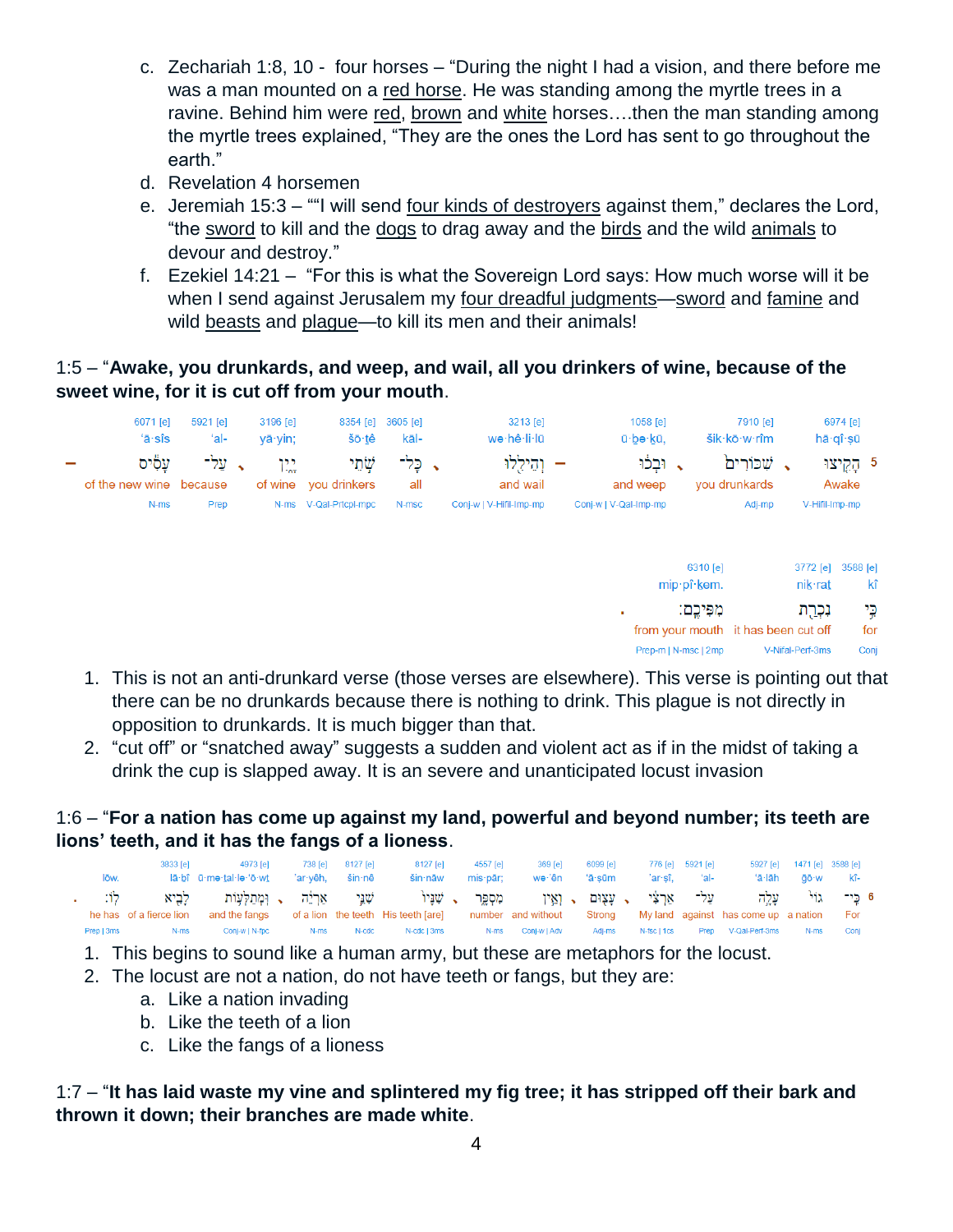| 8299 [e]<br>śā·rî·qe·hā. | 3835 [e]<br>hil·bî·nū                   | 7993 [e]<br>wə·hiš·lîk,                | 2834 [e]<br>hă∙śā∙ōāh              | 2834 <b>[e]</b> | 7111 <b>[e]</b><br>hā·śōp lig·sā·pāh; | 8384 [e]<br>ū·tə·'ê·nā·tî   | 8047 [e]<br>lə·šam·māh, | 1612 [e]<br>qap̃∙nî | 7760 [e]<br>śām                          |  |
|--------------------------|-----------------------------------------|----------------------------------------|------------------------------------|-----------------|---------------------------------------|-----------------------------|-------------------------|---------------------|------------------------------------------|--|
| שריגיה:                  | – הלבינו<br>Its branches are made white | רהשליד $\cdot$<br>and thrown [it] away | חשפה<br>He has stripped it         | חשר<br>bare     | – לקצפה<br>ruined                     | . ותאנתי<br>and My fig tree | לשמה                    | גפני                | י שם<br>waste My vine He has laid        |  |
| N-mpc   3fs              | V-Hifil-Perf-3cp                        | Conj-w   V-Hifil-ConjPerf-3ms          | V-Qal-Perf-3ms   3fs  V-Qal-InfAbs |                 | Prep-IIN-fs                           | Conj-w   N-fsc   1cs        |                         |                     | Prep-I   N-fs N-csc   1cs V-Qal-Perf-3ms |  |

#### 1. Total destruction

- a. Leaves are gone
- b. Bark on branches is gone exposing the white wood
- c. It will be years before this nation recovers

#### 1:8 – "**Lament like a virgin wearing sackcloth for the bridegroom of her youth**.

|        | 5271 [e]     |                                        | 1167 [e] 5921 [e] | 8242 [e] | 2296 [e]                     | 1330 [e]                                                 | 421 [e]                    |  |
|--------|--------------|----------------------------------------|-------------------|----------|------------------------------|----------------------------------------------------------|----------------------------|--|
|        | ne·'ū·re·hā. | ba·'al                                 | 'al-              | śag      | hă∙ğu∙ra <u>t</u> -          | kib·tū·lāh                                               | 'ĕ·lî                      |  |
| $\sim$ | בִעוּרֵיהַ:  | of her youth the husband for sackcloth | עַל־ בֵעַל        | שׂק      |                              | כִּבְתוּלֵה חֲגֶרַת־<br>girded with like a virgin Lament | ిన్గ్ 8                    |  |
|        | N-mpc   3fs  | N-msc                                  | Prep              |          | N-ms V-Qal-QalPassPrtcpl-fsc |                                                          | Prep-k   N-fs V-Qal-Imp-fs |  |

## 1:9 – "**The grain offering and the drink offering are cut off from the house of the LORD. The priests mourn, the ministers of the LORD**.

| 3068 [e]<br>Yah·weh. | 8334 [e]<br>me·šā·re·tê         | 3548 [e]<br>hak·kō·hă·nîm.   | $56$ [e]<br>'ā·bə·lū | 3068 [e]<br>Yah weh: | $1004$ [e]<br>mib bêt | $5262$ [e]<br>wā·ne·sek                                                                         | 4503 [e]<br>min hāh | 3772 [e]<br>hā·kə·rat |  |
|----------------------|---------------------------------|------------------------------|----------------------|----------------------|-----------------------|-------------------------------------------------------------------------------------------------|---------------------|-----------------------|--|
| א יהוה:<br>Yahweh    | √ מִשָׁרְהֵי<br>who minister to | . הַכְּהֲנִים<br>The priests | – אבלו<br>mourn      | יהוה                 | מבית                  | וְנֵסֶד<br>of Yahweh from the house and the drink offering the grain offering Have been cut off | מנחה                | 9 קַכְרַת             |  |
| N-proper-ms          | V-Piel-Prtcpl-mpc               | $Art IN-mp$                  | V-Qal-Perf-3cp       | N-proper-ms          | Prep-m   N-msc        | Coni-w   N-ms                                                                                   | $N-fs$              | V-Hofal-Perf-3ms      |  |

## 1:10 – "**The fields are destroyed, the ground mourns, because the grain is destroyed, the wine dries up, the oil languishes**.

| 3323 [e]<br>$vis$ har. | 536 [e]<br>'um·lal   | 8492 [e]<br>tî rō wōš             | 3001 [e]<br>hō∙w∙bîš             | 1715 [e]<br>dā·āān. | šud∙dad          | 7703 [e] 3588 [e] | $127$ $rel$<br>kî 'ă·dā·māh: | 56 <b>[e]</b><br>'ā·be·lāh śā·deh, | 7704 [e]                                  | 7703 [e]<br>šud∙dad                         |  |
|------------------------|----------------------|-----------------------------------|----------------------------------|---------------------|------------------|-------------------|------------------------------|------------------------------------|-------------------------------------------|---------------------------------------------|--|
| יִצְהֵר: .<br>the oil  | אמלל                 | . תִּירוֹשׁ<br>fails the new wine | הוֹבישׁ<br>is dried up the grain | ּ דַּגֹן            | שדד<br>is ruined | בי<br>for         | – אַדמַה<br>the land         | אבלה                               | י שׂלֶה <sup>יי</sup><br>mourns the field | 10 $\frac{1}{2}$ $\frac{1}{2}$<br>Is wasted |  |
|                        | N-ms V-Pual-Perf-3ms | N-ms                              | V-Hifil-Perf-3ms                 | N-ms                | V-Pual-Perf-3ms  | Coni              | $N-fs$                       | V-Qal-Perf-3fs                     | N-ms                                      | V-Pual-Perf-3ms                             |  |

#### 1:11 – "**Be ashamed, O tillers of the soil; wail, O vinedressers, for the wheat and the barley, because the harvest of the field has perished**.

| 954 [e]<br>hō∙bî∙šū          | 406 fel<br>'ik·kā·rîm.                | 3213 [e]<br>hê∙lî∙lū | 3755 lel<br>kō∙rə∙mîm.                                   | — 'al- | 2406 [e] 5921 [e]<br>hit∙tāh | $5921$ [e]<br>wə·'al- | 8184 [e]<br>śə∙'ō∙rāh:                                   | 6 [e] 3588 [e]<br>– kî | 'ā·bad               | 7105 lel<br>ae sîr | 7704 [e]<br>śā∙deh. |
|------------------------------|---------------------------------------|----------------------|----------------------------------------------------------|--------|------------------------------|-----------------------|----------------------------------------------------------|------------------------|----------------------|--------------------|---------------------|
| 11 הבישו                     | , אכרים – הילילו <sup>ן</sup> , כרמים |                      |                                                          |        |                              |                       | על־ חִטָּה וְעַל־ שְׂעֹרֶה – בִּי אָבֵד $\pm$            |                        |                      | קציר ו             | שדה:                |
| Be ashamed<br>V-Hifil-Imp-mp | N-mp                                  | V-Hifil-Imp-mp       | for you vinedressers wail you plowmen<br>V-Qal-Prtcpl-mp | Prep   | and the wheat<br>N-fs        | N-fs Conj-w   Prep    | of the field the harvest has perished because the barley | Conj                   | N-msc V-Qal-Perf-3ms |                    | N-ms                |